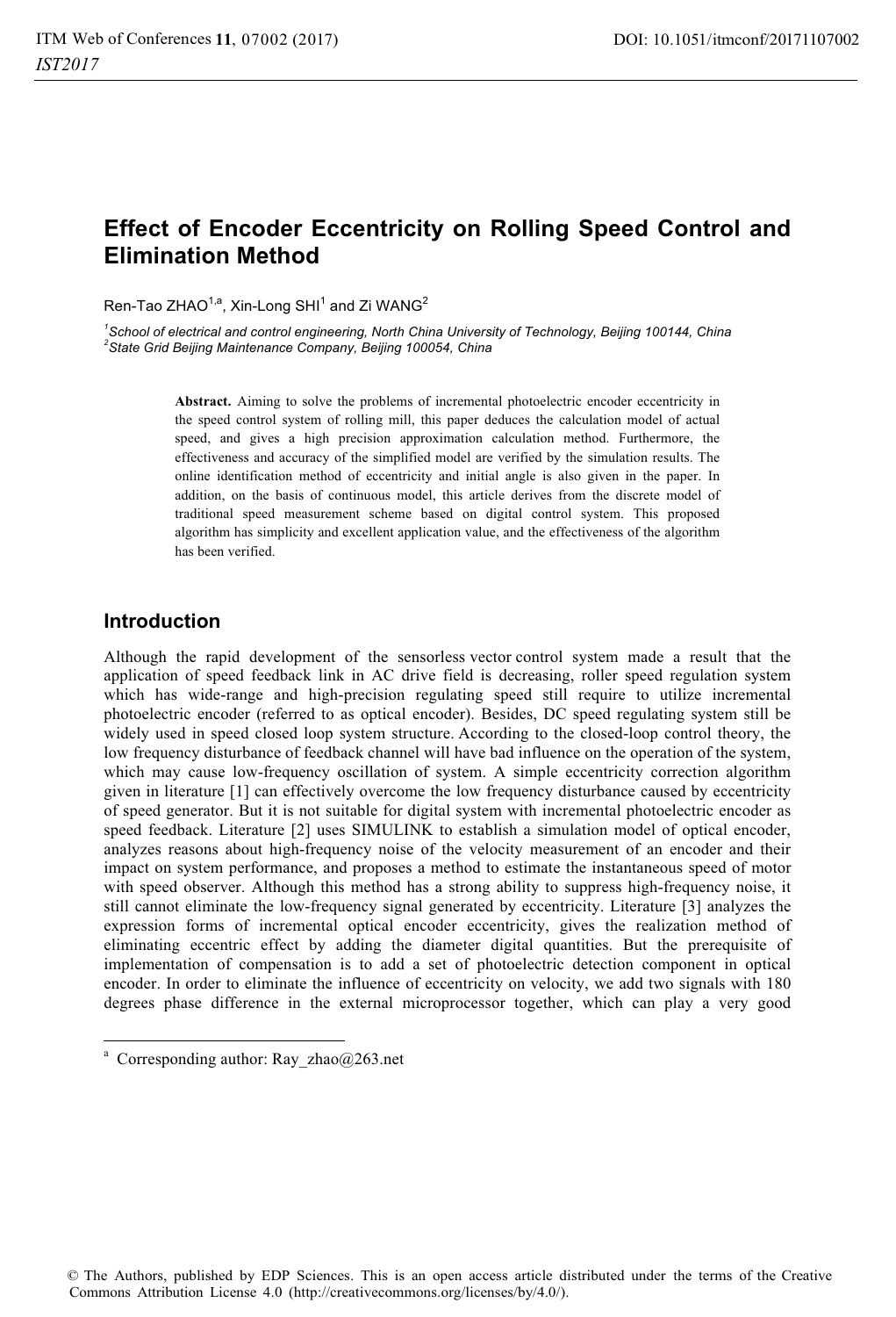compensation effect.

Based on the derivation of the velocity eccentricity model, this article proposes a simple velocity correction algorithm which can obtain ideal effect speed compensation without special modification of optical encoder.

#### **Establishment of eccentric model**

As shown in Figure 1, assuming that the center position of the motor shaft is located at O, and the optical encoder center is at O', photoelectric detection device of optical encoder is installed in the horizontal axis direction, the margin of the grating disk in optical encoder and the horizontal axis intersect at P point. Postulating that OP is equal to  $\rho$ , and  $\theta_0$  is the angle between the photoelectric element that produces the Z pulse and the line OP, which will be a constant as soon as the optical encoder is installed [4, 5].



Figure 1. Diagram of eccentricity during the optical encoder installation process.

When the motor operates at angular speed *ω*, the center point O' of the optical encoder and the Q point on the edge of optical encoder rotate are around O point at the same angular speed [6, 7]. If the feature points' position on the optical encoder are shown in figure 1 at t time, the line OQ advances the horizontal axis by  $\theta$  angle. According to the structure of the optical encoder, the frequency of pulse output from signal A or B is proportional to the line speed of P point (the tangential direction of eccentric circle) at any moment [8]. Accordingly, so long as the relation between OP and angle *θ* can be found out, it can be obtained that the relationship between optical encoder output frequency and angular velocity in the case of eccentric condition. The specific derivations will be given as follows.

This paper analyzes the situation that the optical encoder radius is 30mm, eccentric distance is 0.35mm. In order to derive mathematical model which is irrelevant to the radius of optical encoder, the radius R is normalized to 1.

According to the sine theorem, we can know that

$$
\frac{R}{\sin \theta} = \frac{\Delta R}{\sin \beta}.
$$
 (1)

Another form is that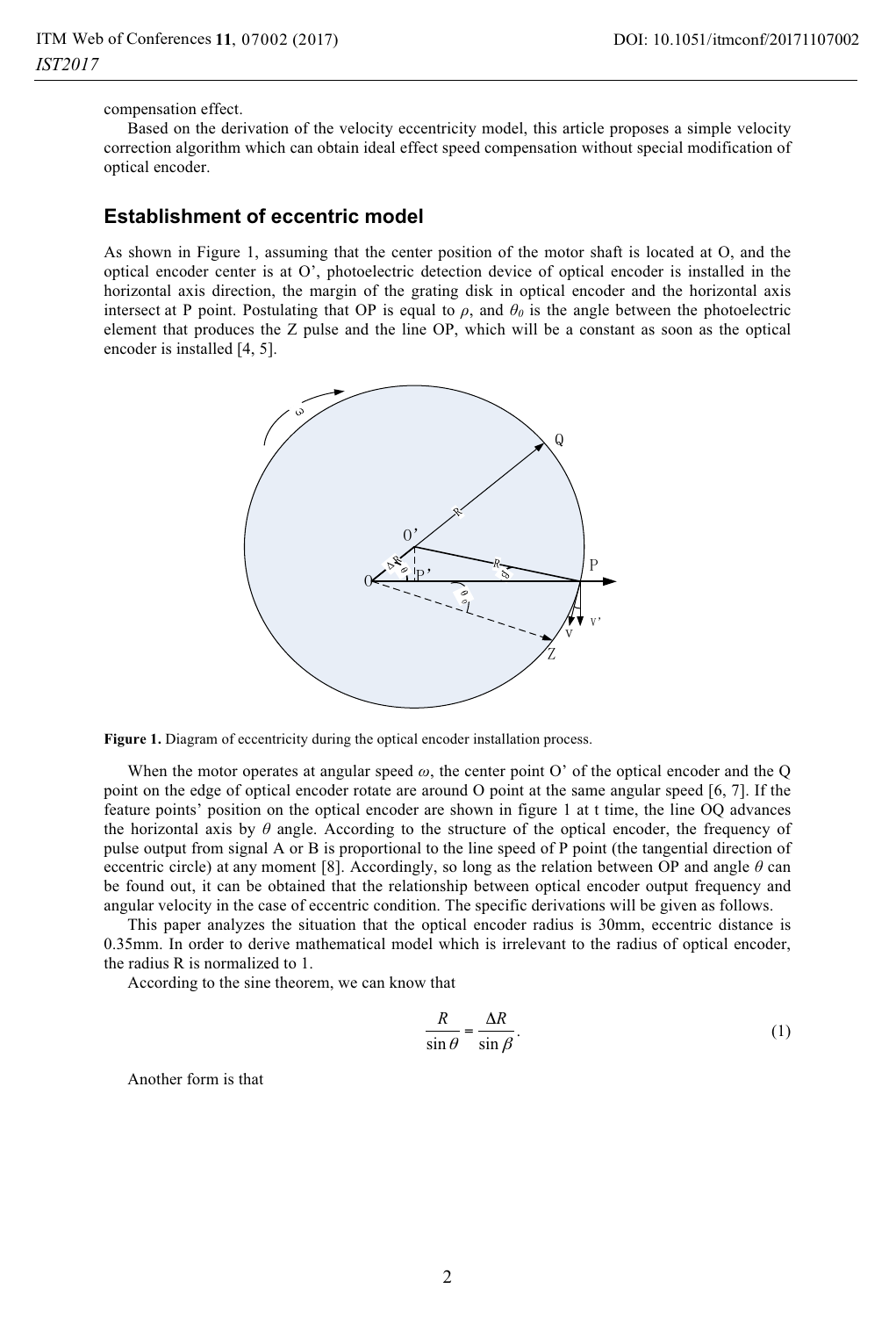$$
\sin \beta = \frac{\Delta R \cdot \sin \theta}{R}.
$$
 (2)

This formula can be further derived:

$$
OP = OP' + P'P = \Delta R \cdot \cos \theta + R \cdot \cos \beta. \tag{3}
$$

According to the formula (2), we can find out that

$$
\cos \beta = R \sqrt{1 - \left(\frac{\Delta R \cdot \sin \theta}{R}\right)^2} = \sqrt{R^2 - \Delta R^2 \sin^2 \theta} \,. \tag{4}
$$

Next, insert the equation (4) into equation (3), we can obtain equation (5) as follows after calculation.

$$
OP = \Delta R \cdot \cos \theta + \sqrt{R^2 - \Delta R^2 \sin^2 \theta} \tag{5}
$$

Combined with figure 1, we can get an equation about the relation between optical encoder output frequency and angular velocity *ω*, as shown as formula (6).

$$
f = K \cdot \frac{V'}{2\pi R} = K \cdot \frac{V \cdot \cos\beta}{2\pi R} = K \cdot \frac{OP \cdot \omega \cdot \cos\beta}{2\pi R}.
$$
 (6)

Among the formula (6), K is the number of pulses output from optical encoder for per revolution, namely the number of lines.

After that, insert the rotate speed formula  $n = \frac{60 f}{K}$  into the formula (6), we can obtain the relation between rotate speed *n*′ and OP under the eccentric condition.

$$
n' = K \cdot \frac{60 \cdot OP \cdot \omega \cdot \cos \beta}{2\pi R \cdot K} = 9.55 \frac{OP}{R} \cdot \omega \cdot \cos \beta. \tag{7}
$$

And then, take equation (5) into equation (7), we can finally obtains the function relationship between the *n'* with the angle  $\theta$ , as shown as equation (8).

$$
n' = 9.55 \frac{\left(\Delta R \cos \theta + \sqrt{R^2 \Delta - R^2 \sin^2 \theta}\right)}{R} \cdot \omega \cdot \frac{\sqrt{R^2 - \Delta R^2 \sin^2 \theta}}{R} \,. \tag{8}
$$

Evidently, the equation (8) can be simplified as equation (9), when the optical encoder is installed without deviating from the center ( $\Delta R = 0$ ).

$$
n' = \frac{60}{2\pi} \cdot \omega = n. \tag{9}
$$

In order to analyze the influence of eccentricity easily, we define the relative eccentricity as

$$
e = \frac{\Delta R}{R}.\tag{10}
$$

From Figure 2 we can see that the frequency fluctuation degree caused by optical encoder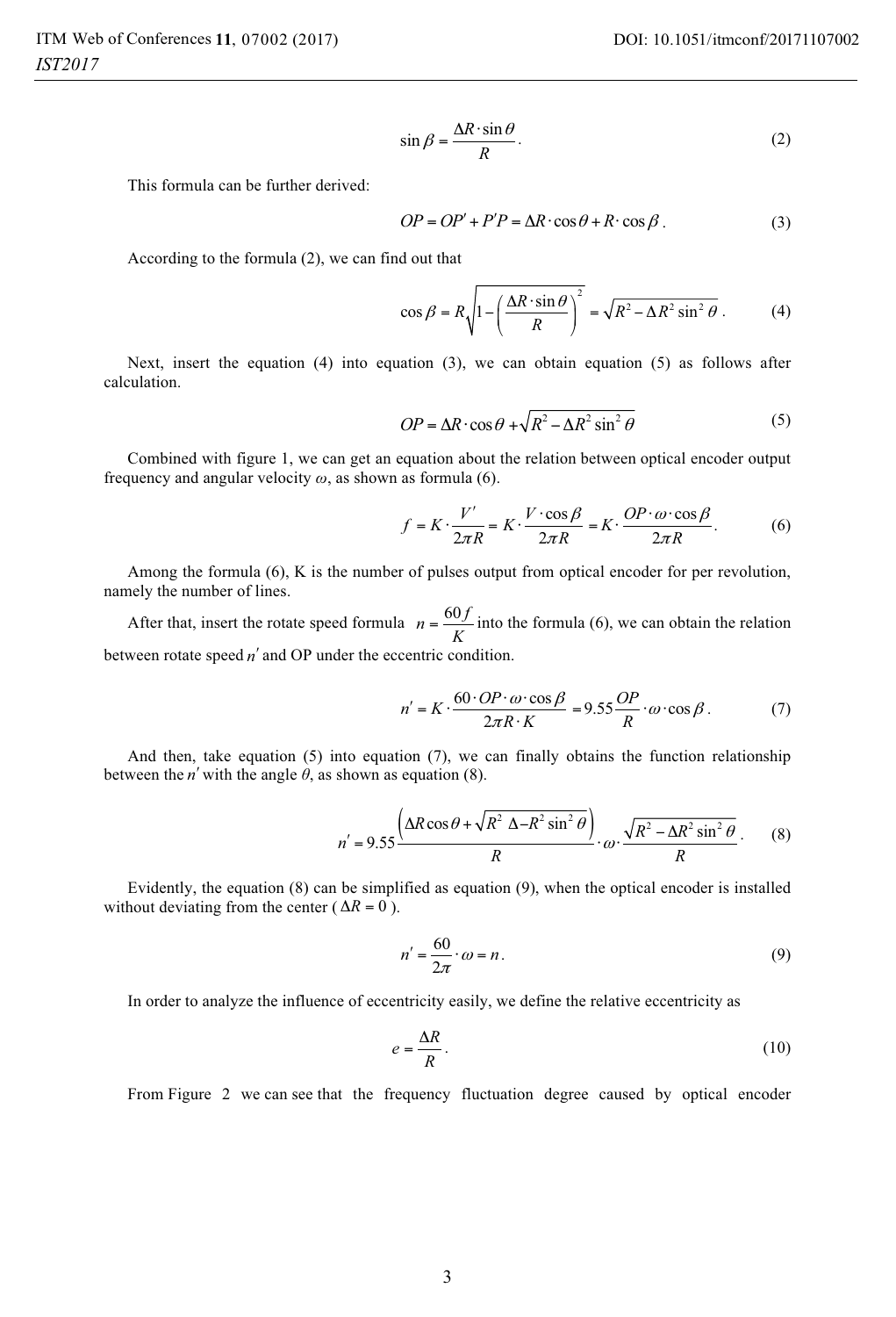eccentricity is  $0 \sim \pm \frac{\Delta R}{R} = \pm 10\%$ , which means that the frequency fluctuation caused by eccentricity depends entirely on the relative eccentricity *e*.



**Figure 2.** Normalized curve of optical encoder output frequency changing with angle *<sup>θ</sup>* for every rotation circle at constant speed (K=1024,  $\omega$ =10.9,  $\Delta R = 0.00035$  meters, R=0.03 meters).

## **Simplification of Eccentric Model**

Aiming to apply the above model to the actual speed regulation system, the equation (8) should be simplified firstly to cut down the amount of computation, in order to facilitate real-time velocity correction to eliminate the effect caused by eccentricity [4].

Assuming relative eccentricity *e* is known, the relationship between the angle β and *e* can be calculated according to equation (2) and equation (10).

$$
\sin \beta = e \cdot \sin \theta. \tag{11}
$$

According to the Taylor series of  $\sin \beta$  and  $\cos \beta$ ,  $\sin \beta$  can be approximately replaced by angle  $β$  when  $β$  is very small. Thus, the formula (2) can be adapted as

$$
\beta \approx e \cdot \sin \theta. \tag{12}
$$

$$
\cos \beta = \sqrt{1 - \sin^2 \beta} \approx \sqrt{1 - \beta^2} \approx 1 - \frac{1}{2} \beta^2.
$$
 (13)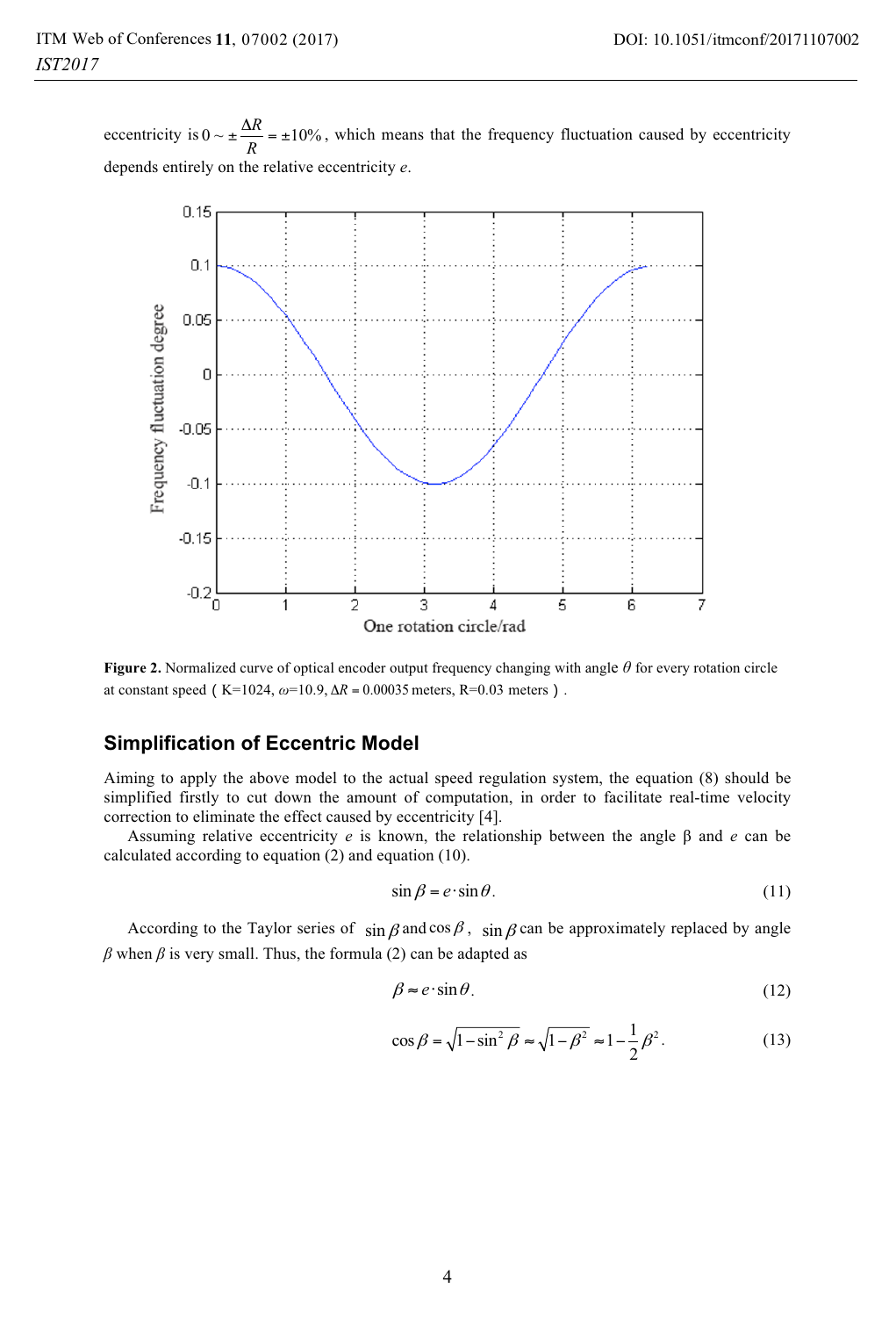When the eccentricity reaches 0.125 %, it is less than 5 ppm that the error caused by approximate calculation with (13), which can be ignored. And put formula (10) and (11) into the formula (6), we can further get formula (14) by ignoring  $\frac{1}{2} \beta^2$  $\frac{1}{2}\beta^2$  and  $\frac{1}{4}\beta^4$ .

$$
f \approx \frac{K}{2\pi} \cdot \left( e \cdot \cos \theta + 1 - \beta^2 \right) \cdot \omega. \tag{14}
$$

The formula (7) is predigested as

$$
n \approx \frac{n'}{\left(e \cdot \cos \theta + 1 - e^2 \cdot \sin^2 \theta\right)}.
$$
 (15)



Figure 3. Error curve between the exact and approximate values of the rotate speed n' in a circle.

As can be seen from figure 3, the results of preliminary simplification are quite satisfactory. The maximum absolute error is less than  $1.02*10^{-4}$  rpm, which is equivalent to the 0.001 ‰ of current speed 104 rpm (ω=10.9), completely meet the high-precision velocity measurement.

Further simplification of the formula (15) leads to the simplest model as follows:

$$
n \approx \frac{n'}{\left(e \cdot \cos \theta + 1 - 0.25 \cdot e^2\right)}.
$$
\n(16)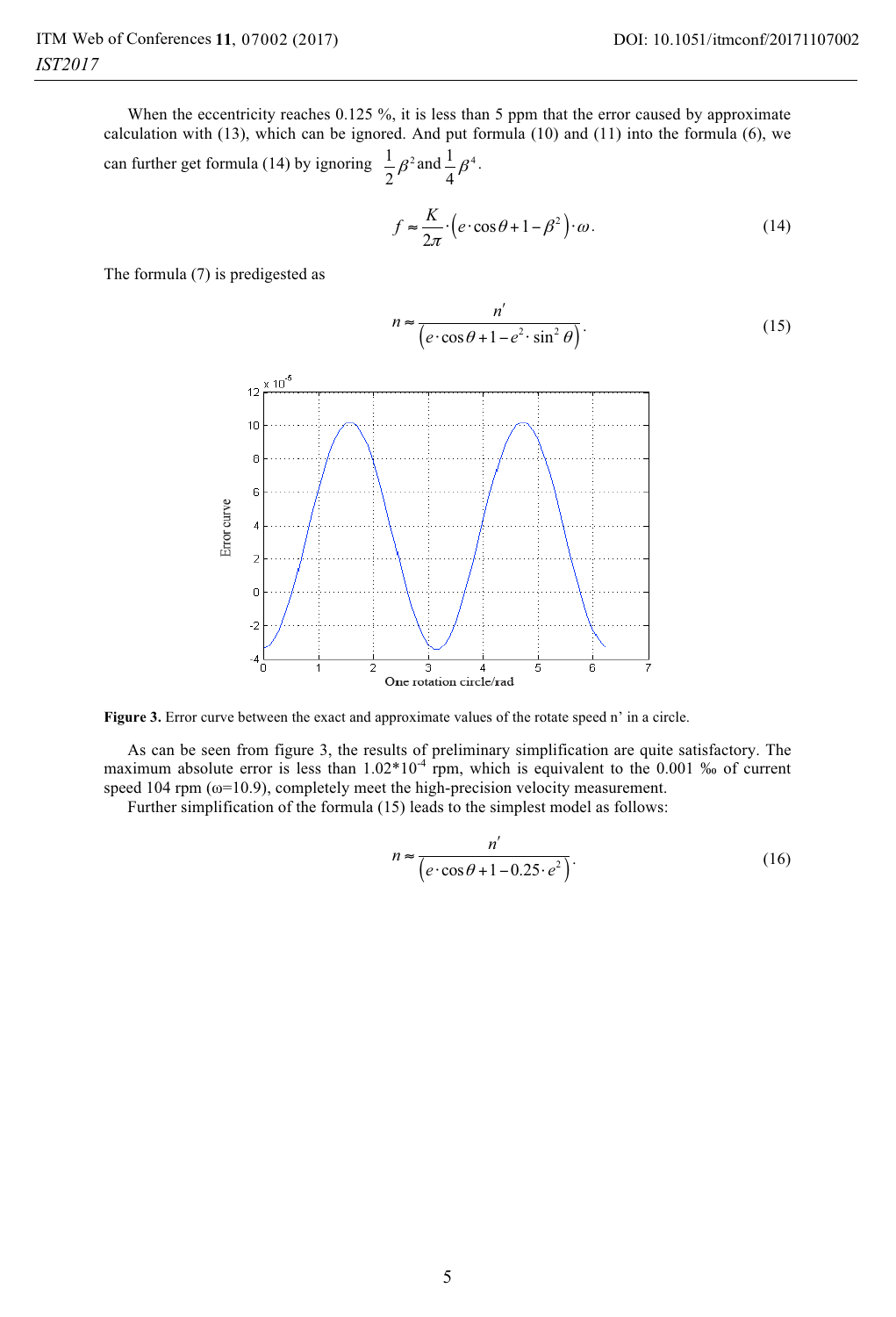

**Figure 4.** Calculation error curve of secondary simplification.

After observation of figure 4, we can find that the calculation error of the secondary simplified rotational speed model increases obviously. The maximum amplitude is close to  $1.5*10^{-4}$  rpm, which is around 0.0014 ‰ of the current speed 104 rpm, and satisfy the requirements of higher precision velocity measurement.

#### **Online identification method of eccentricity**

Identification should be carried out in the case of no-load or constant load after the installation of optical encoder, for the purpose of ensuring the accuracy of identification.

(1) The output signal A of optical encoder should be connected to the pulse input port of the counter of microprocessor, and connects the signal Z to the input port of external interrupt.

(2) Motor operates at constant speed  $(n=100-500$  rpm).

(3) Start online identification program.

a) When the microprocessor detects the Z pulse for the first time, it starts the counting and frequency catching process automatically, and stops this process automatically at the time of detecting Z pulse secondly. In the meantime, record the maximum cycle  $T_{\text{max}} (k_l)$  and minimum cycle  $T_{\text{min}} (k_2)$ of signal A and the corresponding counter values  $k_1$  and  $k_2$ . According to figure 1, P and Q position coincide at  $k_2$  moment, P is precisely on the OQ extension line at  $k_1$  moment.

b) Calculate the highest frequency  $f_{max}$  and the lowest frequency  $f_{min}$  separately on the basis of  $T_{max}$  $(k_1)$  and T<sub>min</sub>  $(k_2)$ .

$$
f_{\max} = \frac{1}{T_{\min}}, \quad f_{\min} = \frac{1}{T_{\max}}.
$$
 (17)

c) Convert  $k_1$  and  $k_2$  into angle, as follows.

$$
\theta_1 = \frac{2\pi \cdot k_1}{K}, \theta_2 = \frac{2\pi \cdot k_2}{K}.
$$
\n(18)

d) Calculate initial angle  $\theta_0$  and relative eccentricity *e*.

$$
\theta_0 = (\theta_2 + |\pi - \theta_1|)/2. \tag{19}
$$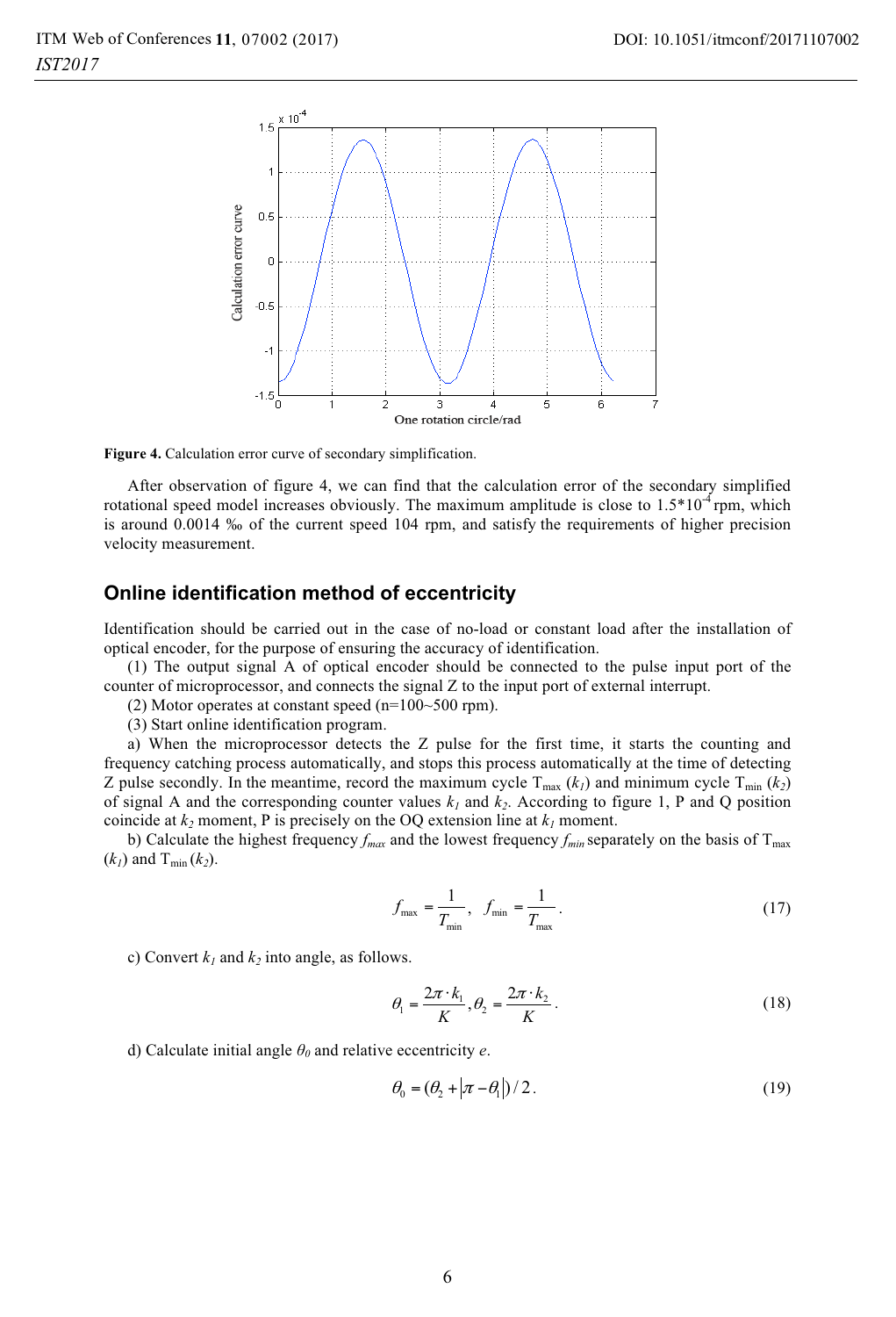And *e* can be obtained through formula (15).

$$
e = \left| \frac{f_{\text{max}} / f_{\text{min}} - 1}{\cos \theta_1 - \cos \theta_2 \cdot f_{\text{max}} / f_{\text{min}}} \right|.
$$
 (20)

Because the microprocessor chip is used in most of the speed regulating system [9], this paper needs to derive a recursive algorithm which can be directly applied to digital control system. The specific iterative algorithm is given as follows.

Assuming that the sampling period of velocity is fixed as *Ts*, the corresponding angular positions of the two adjacent sampling time are  $\theta_k$  and  $\theta_{k+1}$ . Accordingly, the results of the sampling can be expressed with the following integral expression:

$$
n'' = \frac{1}{T_s} \int_{\theta_k}^{\theta_{k+1}} n' \cdot d\theta = \frac{n}{T_s} \int_{\theta_k}^{\theta_{k+1}} (e \cos \theta + 1 - \beta^2) \cdot d\theta. \tag{21}
$$

Put formula (12) into the above formula, we can get that

$$
n'' \approx \frac{n}{T_s} \int_{\theta_k}^{\theta_{k+1}} \left( e \cdot \cos \theta + 1 - e^2 \cdot \sin^2 \theta \right) \cdot d\theta = n \cdot F\left(\theta\right). \tag{22}
$$

In this formula, *n* is the result of speed calculation in the case of no eccentric, disturbance quantity is

$$
F(\theta) = \frac{e}{T_s} \cdot (\sin \theta_{k+1} - \sin \theta_k) - \frac{e^2}{2T_s} (\theta_{k+1} - \theta_k) + \frac{e^2}{4T_s} \cdot (\sin 2\theta_{k+1} - \sin 2\theta_k).
$$
 (23)

Assuming that  $M(k)$  is stand for the pulse count value at k moment and  $M(k+1)$  is the pulse count value at  $k+1$  moment in the digital control system. And both of them take K as modulus, which means that  $0 < M(k) \le M(k+1) \ll K$ . Then we can get equation (24) and equation (25). The actual rotational speed  $n_0''(k)$  of any sampling period can be acquired by inserting equation (24) and (25) into formula (22).

$$
\theta_k = 2\pi \frac{M(k)}{K}.\tag{24}
$$

$$
\theta_{k+1} = 2\pi \frac{M(k+1)}{K}.
$$
 (25)

$$
n_0''(k) = \frac{n''(k)}{F(k)}.
$$
 (26)

The disturbance after discretization is

$$
F(k) = \frac{e}{T_s} \cdot \left( \sin\left(2\pi \frac{M(k+1)}{K}\right) - \sin\left(2\pi \frac{M(k)}{K}\right) \right) - \frac{\pi e^2}{T_s K} \left(M(k+1) - M(k)\right)
$$
  
+ 
$$
\frac{e^2}{4T_s} \cdot \left(\sin\left(4\pi \frac{M(k+1)}{K}\right) - \sin\left(4\pi \frac{M(k)}{K}\right)\right)
$$
 (27)

Because sine function can be cured to the proceeding space in advance, the perturbation  $F(k)$  that seems cumbersome in the preceding paragraphs can be completely converted to simple algebraic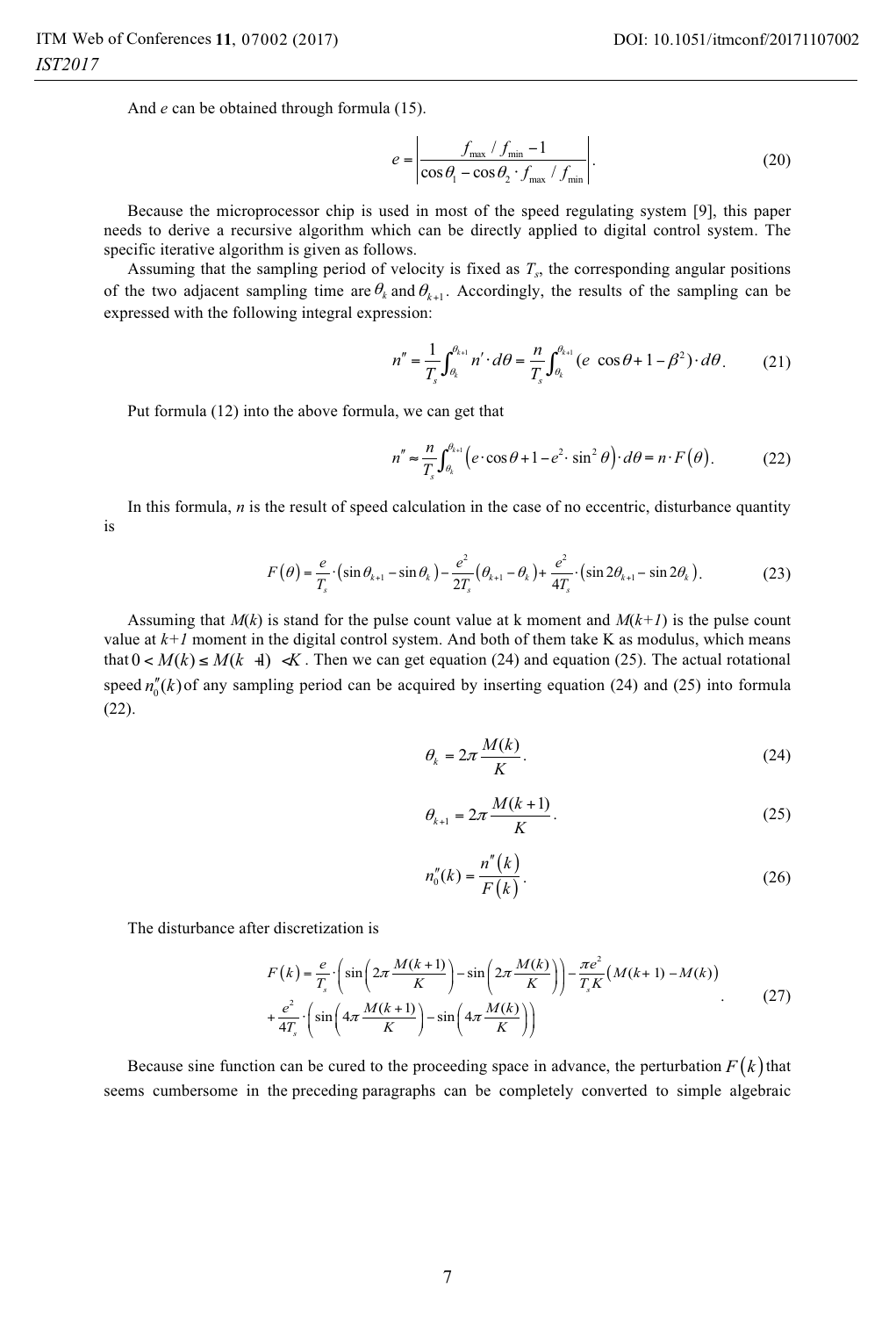operations, which basically does not increase the computational burden to digital control systems.

## **Simulation and Verification**

In the working process of rolling mill, low frequency disturbance of rotational speed caused by optical encoder eccentricity will have a great impact on product quality, such as steel plate creep deformation, uneven thickness. Meanwhile, the energy consumption of the rolling mill is increased obviously, and production decreased. Long time operation with fluctuation speed also shortens the life of the equipment seriously.

As we can see in Figure 5, the curves are the speed tendency of optical encoder (a) and output current (b), in the case of open-loop vector control system with 600 rpm rated speed and rotational speed is set to 17.35 % of rated speed. Obviously, the speed curve approximates to the sine curve and its fluctuation amplitude reaches to 4.8 rpm.

Figure 6 is a part of enlargement of figure 5, and it shows the speed curve of encoder output in one cycle. To eliminate eccentric disturbance, the iterative algorithm of the simplified model is embedded into the control system speed feedback channel. And the corrected encoder output is shown in figure 7. The corrected error is less than 0.5 rpm. Actual results prove that the elimination approach has a good correction effect, and can meet the general requirements of speed measurement.



**Figure 5.** Curve diagram of the encoder speed and output current.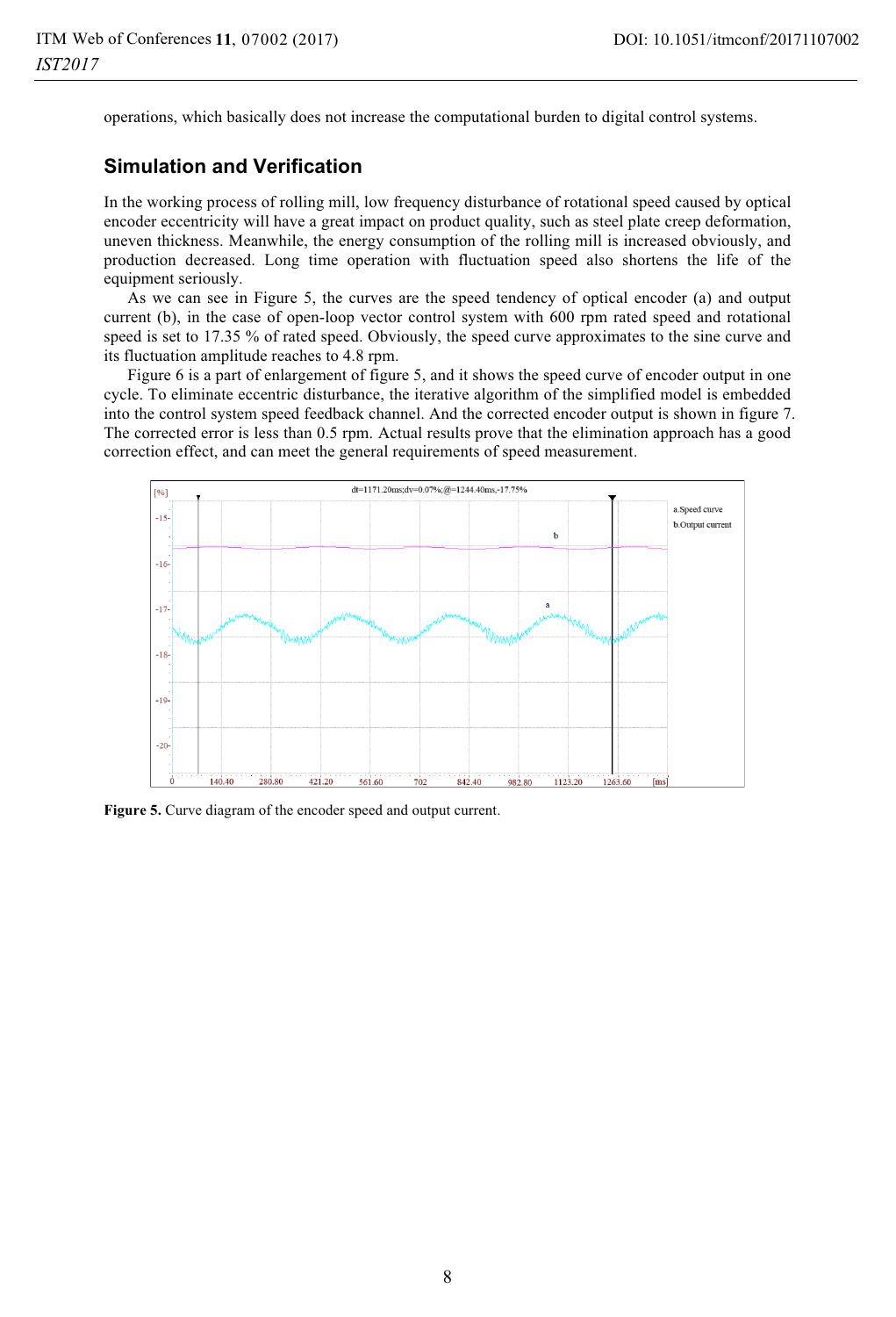

Figure 6. Curve of encoder speed.



**Figure 7.** Curve of encoder speed output after eccentricity correction.

## **Conclusion**

By mean of analyzing the eccentric mechanism, this paper establishes the simplified model that can effectively eliminate the low-frequency disturbance caused by the eccentricity in the speed feedback channel. Finally, a high accuracy recursive algorithm which can be applied to digital control system is presented, and it has a higher application value.